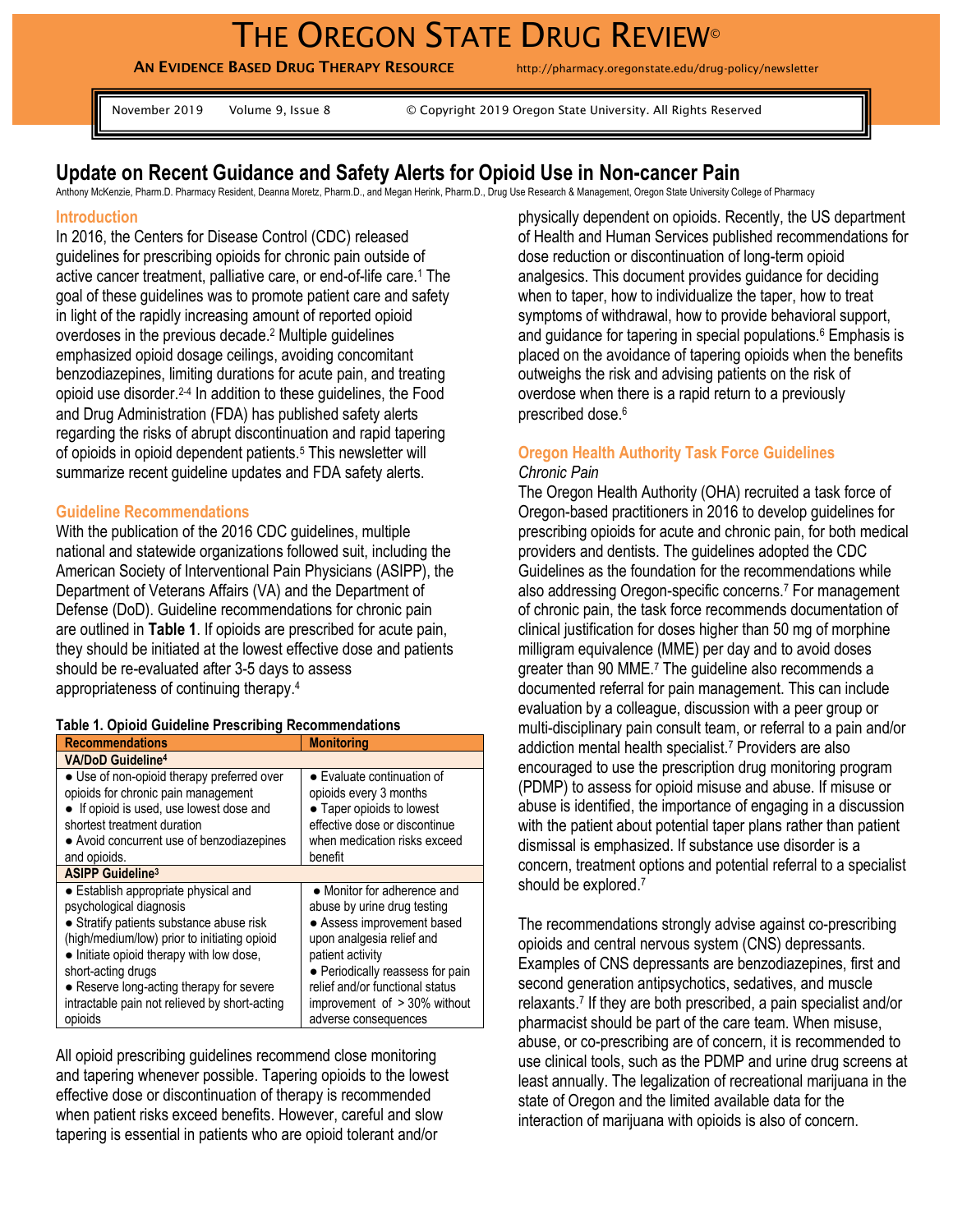Clinicians should prioritize patient safety when patients use cannabinoids and opioids concurrently.<sup>7</sup>

# *Acute Pain*

The goal of the acute pain prescribing recommendations is to improve patient safety while emphasizing effective and compassionate treatment in patients who have had limited exposure to opioids.<sup>8</sup> In general, opioids should NOT be considered as first-line therapy for mild to moderate pain. Mild to moderate pain can often be treated without opioids by recommending over-the-counter medications, and physical treatments such as ice and immobilization. **Table 2** outlines recommended over the counter (OTC) pain medications. If nonopioid interventions are ineffective, the lowest effective dose of short-acting opioids should be prescribed for less than 3 days. In cases of more severe acute pain, the initial prescription should be limited to less than 7 days.<sup>8</sup>

## **Table 2: Over-the-counter Pain Medication Options9-11**

| <b>Medication</b> | <b>Dosing</b>                             |
|-------------------|-------------------------------------------|
| Acetaminophen     | 650-1000 mg every 4-6 hours as needed Max |
|                   | 3000 mg per day <sup>9</sup>              |
| <b>Ibuprofen</b>  | 200-400 mg every 6 hours as needed        |
|                   | Max 1200 mg per day <sup>10</sup>         |
| <b>Naproxen</b>   | 220 mg every 8-12 hours as needed         |
|                   | Max 1200 mg per day <sup>11</sup>         |

# *Opioid Tapering*

Beginning in March 2019, the OHA convened an expert panel to address guidelines for tapering opioids. This guidance should be publically available in late 2019.

# **FDA Safety Alerts**:

In April of this year, the FDA released a safety statement identifying harm from abrupt discontinuation and/or rapid tapering of opioids in patients who are opioid dependent.<sup>5</sup> The FDA received reports of rapid opioid discontinuations leading to serious withdrawal symptoms, psychological distress, and suicide.<sup>5</sup> When patients are tapered off opioids due to a suspicion for substance use disorder, they should have medication assisted therapy (MAT) available. Additionally, a CDC advisory warned that applying the 2016 opioid guidelines to patients with chronic pain associated with cancer or sickle cell anemia increases the risk for harm.<sup>2</sup>

## **Federal Legislation**

In response to the FDA recommendation to avoid the use of opioids with benzodiazepines and other CNS depressants, the Substance Use Disorder Prevention that Promotes Opioid Recovery and Treatment for Patients and Communities (SUPPORT) Act was signed into federal law in October of 2018.<sup>12</sup> This law requires state Medicaid programs to develop a safety review process to monitor opioid doses prescribed in excess of state defined limits (90 MME per day in Oregon) and



# **Oregon Policy Updates**

In response to OHA opioid prescribing guidelines, the fee-forservice prior authorization criteria for long-acting opioids has been updated to include new indications and safety considerations. Important policy updates are highlighted below.

## **OHA Opioid PA Policy Updates**

- Approve use of opioids for chronic pain associated with sickle cell disease
- Patient education requirement if opioid is to be used concurrently with a benzodiazepine or CNS depressant
- Restrict use of tramadol or codeine in patients less than 19 years of age based on FDA safety data

# **Conclusion**

CDC guidelines regarding opioid prescribing set a precedent in 2016 to promote care and safety in response to rising opioid abuse and overdoses. Strict enforcement of these guidelines resulted in harm for some patients leading to FDA safety communications to help guide providers to safely manage opioid prescribing. These FDA alerts were accompanied by guideline updates from other major organizations including VA/DoD and OHA task forces. While there are slight differences between the reports from each organization, the overall message of providing safe yet effective pain management is clear. In general, opioids should be reserved for moderate-to-severe pain and in short-term situations whenever possible. It is also important to consider concurrent CNS depressants, especially benzodiazepines, when initiating opioids. Taper schedules should be developed on an individualized basis and should be done slowly for most patients. Overall, the recent changes to guidelines and FDA safety announcements emphasize safe and effective use of opioid medications for only essential indications.